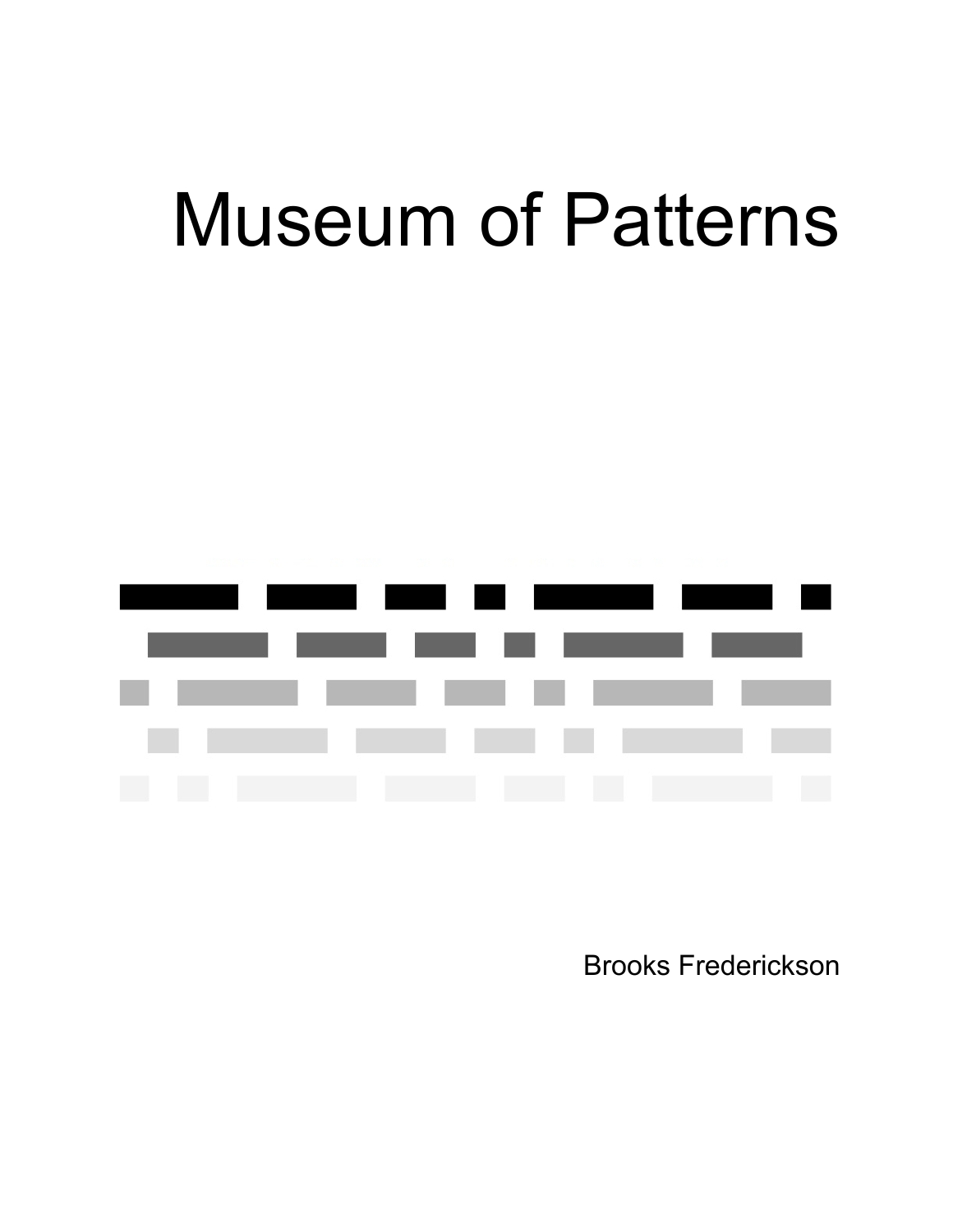#### - Museum of Patterns -

## Commissioned by a consortium of percussionists:

Jason Treuting, lead commissioner

Alex Alfaro, Nick Bolchoz, Robby Bowen, Aaron Michael Butler, Matthew Carey, Caitlin Cawley, Jon Clancy, Jon Collazo, Moose Davis, Colin Dees, Matt Evans, Ian Fry, Jackson Graham, Chris Graham, Justin Greene, Chris Gunnell, Scott Gustafson, Sarek Gutierrez, Chris Hadley, Nicholas Hall, Adam Holmes, Mike Jones, Evan Miller, William Mullen, Kevin O'Connor, Daniel Pate, Anna Provo, Felix Reyes, Greg Riss, Ian Rosenbaum, Thea Rossen, Gavin Ryan, Nicholas Samuel, Chris Seis, John Smigielski, Ryan Smith, Elizabeth Soflin, Paul Stevens, Jess Tsang, Joe Tucker, Carson Vanduch, Kevin Zetina, special thanks to Todd Meehan, Kyle Tieman-Strauss, and Jason Treuting.

- Program Note -

The Museum of Patterns is an imaginary place that I began thinking about while walking around the very real, and very beautiful, Museum of Fine Arts in St. Petersburg, Florida. I began imagining a museum where, instead of portraits and paintings of landscapes on the walls, the whole museum was filled with paintings of different patterns.

My music has always been based somewhat on patterns. Usually they are rhythmic or melodic patterns that are slowly developed or are recontextualized by other patterns. I began wondering if I could make a piece of music that reflected my imaginary museum - a piece that was just patterns.

I held onto this idea until Jason Treuting and I started discussing working together. I first got to know Jason when I was a composition student at the So Percussion Summer Institute in 2014. After the festival I began working for So Percussion as Studio Manager, a position I held for three years before moving out of New York City. While working for So, Jason and I began having an ongoing conversation about composition. In his work as a composer, Jason gives enough instructions for the performer to know what to do, but leaves a considerable amount of room for them to make choices. I tend to be more controlling. In most of my work, the performer is told exactly what to do, when, how loud, and for how long.

When I started working on Museum of Patterns, I needed to figure out how I would organize the patterns and what a performance of the piece would look like. Taking a cue from Jason, I decided to leave some decisions up to the performer.

When a performer starts working on this piece they receive a packet that contains the written music, a set of rules, and a "Gallery Plan". The Gallery Plan is a map of my imaginary museum. Each pattern "hangs" in a specific spot in one of the four Galleries. The rules dictate how the performer can and can't move around the galleries (can skip over patterns, can't cross their own path). Using all the information, the performer is free to create their own version of the piece - they can re-order the patterns, play the patterns for as long as they wish, at any tempo they wish.

I want to thank Jason for challenging conversation that I'm sure will continue indefinitely, and the percussionists who were a part of the consortium to make this piece a reality.